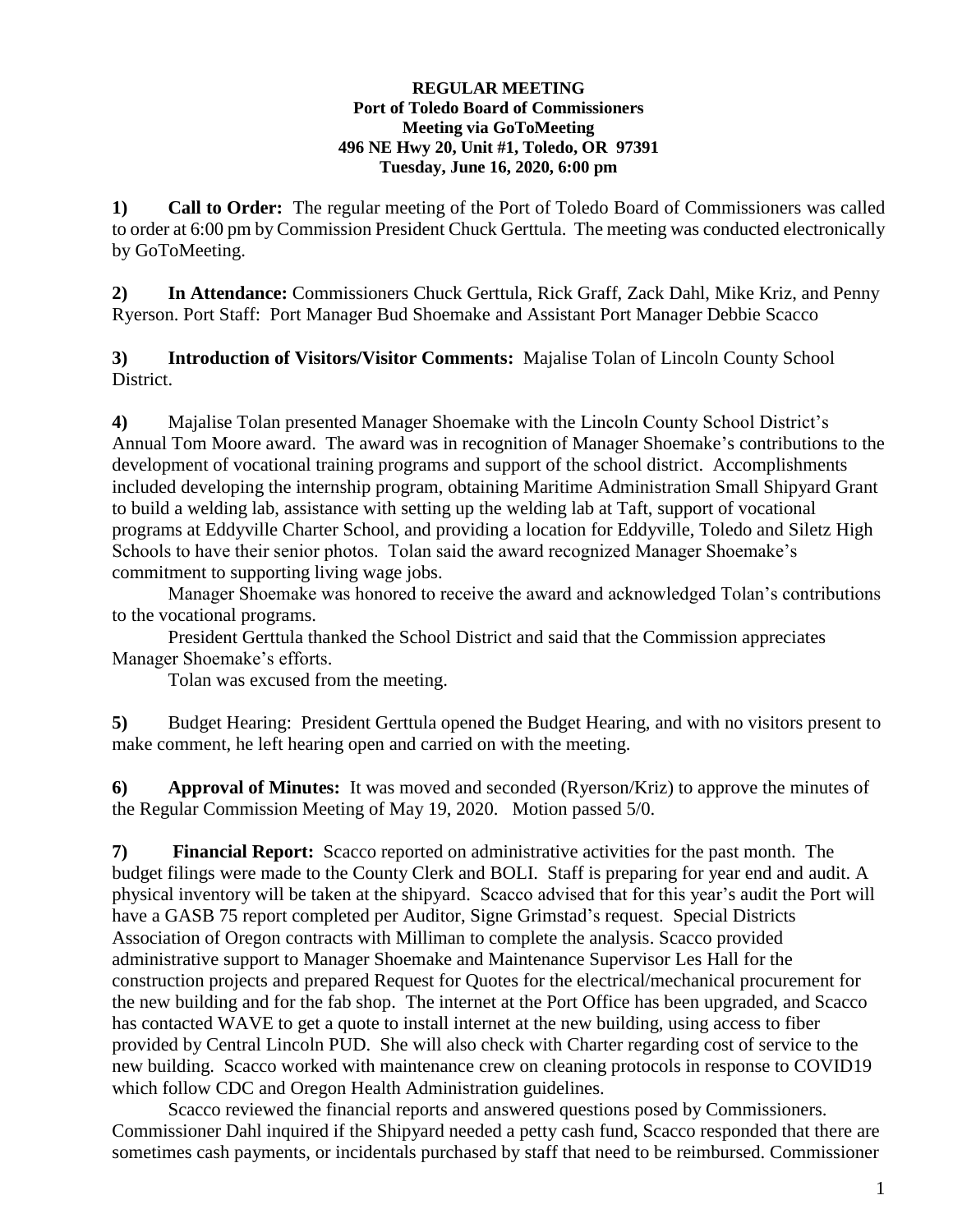Dahl commented that staff should consider full accrual accounting. It was moved and seconded (Dahl/Ryerson) to pay the bills and accept the financial report. Motion passed 5/0.

Commissioner Ryerson requested to be excused from the meeting at 6:55 pm.

**8) Manager's Report:** There were three vessels hauled out on the 660.tonlift and eighteen hauled on the 85-ton lift the past month. Shoemake reported that both painting and welding crews assisted on the F/V Channa Sea at Yaquina Boat Equipment with paint crews painting the tanks, engine room and all voids, and welding crews assisting YBE. The F/V Kylie Lynn is scheduled to be hauled out on June 27 for a sponson. Crews have also been busy building safety gear as well as getting yard projects caught up.

Manager Shoemake reported that he has been enforcing the Best Management Practices and what tasks vessel owners can do. He will also only authorize vendors to complete work that is their main business, not allowing vessel owners to register as a service vendor. .

Planning in response to Coronavirus: The recent outbreak at Pacific Seafood and other local businesses are concerning and staff has to say diligent. Cleaning and sanitizing protocols for the Port's common areas have been set up. Restrooms at the parks have remained closed and staff are repainting the interiors of the restrooms at the Paddle Park, Launch Ramp and Waterfront Park.

Shipyard Work Building:Building erection is going smoothly. The 2 five-ton cranes are in place, and JH Kelly crews are framing the main 70'x70' door. They are installing cross framing on the roof, and once the frame is completed they will have about 2 weeks of welding and torqueing bolts. We are scheduled to take delivery of the Megadoor (70'x70') on June 26. It will take about a week to install it. Manager Shoemake said JH Kelly has been exceptional to work with.

The final electrical and mechanical plans have been completed. Quotes for the equipment and materials have been requested and are due on June 18. Approval has been granted from our Building Official for an alternative fire suppression system instead of sprinklers.

Fabrication Building:Following the last meeting the proposed pre-engineered steel building, fabrication shop, was redesigned from 40'x 60' to a 40'x 80'. Five quotes from different building manufacturers were received. However, the granting agency, the Maritime Administration, does not fund buildings or permitting, but will fund components that go into the building: doors, overhead crane, ventilation, electrical wiring, and possibly the concrete slab. There is \$97,000 remaining in grant funds. Manager Shoemake reported that cost for a basic building with engineered permit drawings for the building and foundation, polycarbonate light panels, insulation panels and delivery is about \$58,600 and Lincoln County Permits will cost about \$1,000.

Manager Shoemake said the new fab shop is critical infrastructure for the continued growth of the shipyard and the MARAD grant can significantly assist with completing it. The current 30' x 40' sq. ft fabrication shop will be utilized as a machine shop. This project is supported by the 5-year Strategic Business Plan.

Commissioners discussed concerns regarding cash flow, and current economic conditions. They asked Manager Shoemake regarding additional costs.

It was moved and seconded (Dahl/Graff) to purchase the building not to exceed a budget of \$120,000.

Commissioner Dahl asked if enough funds were budgeted. Scacco advised that sufficient capital outlay funds are in Boatyard Ops category for Capital Outlay-Equipment in the proposed budget for the new year. A resolution to transfer budgeted funds will be needed if the budget is adopted as it is currently presented.

Motion passed 4/0.

Slides were shown of the New building, R/V Elakha, crew at work, and safety rails fabricated by the crew.